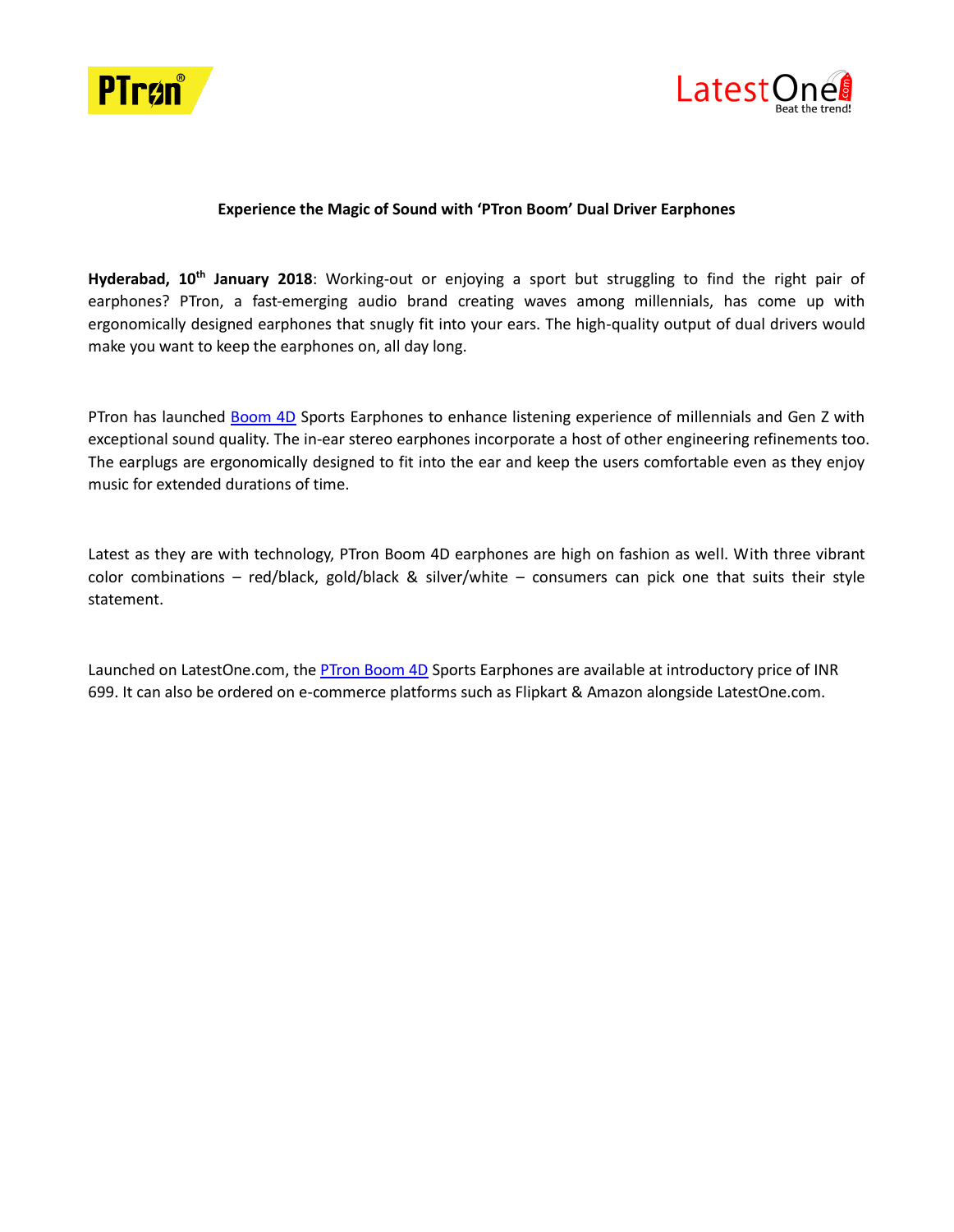

## **Features & Specifications:**

- $\checkmark$  Ergonomic noise canceling in-ear sports design
- $\checkmark$  In-line microphone with volume control
- $\checkmark$  Gold plated 3.5 mm stereo aux jack connecting cable compatible for mobile phones and tablets
- $\checkmark$  Frequency response range 20-22000Hz
- $6$  mm dual dynamic drivers
- $\checkmark$  Impedance 16 Ω
- $\checkmark$  Sensitivity 110db +-3dB

Ameen Khwaja, CEO of Palred Online Technologies Pvt. Ltd. said, "*PTron is aggressively entering the premium earphones and headphones category by launching products that are user friendly, designed for comfort and aesthetically pleasing. The features of the product have been designed keeping in mind the choice of Gen Z and millennials. As content consumption continues to go mobile, we are thrilled to meet the demands of our consumers by offering PTron Boom. We are sure these earphones will change the way millennials and Gen Z*